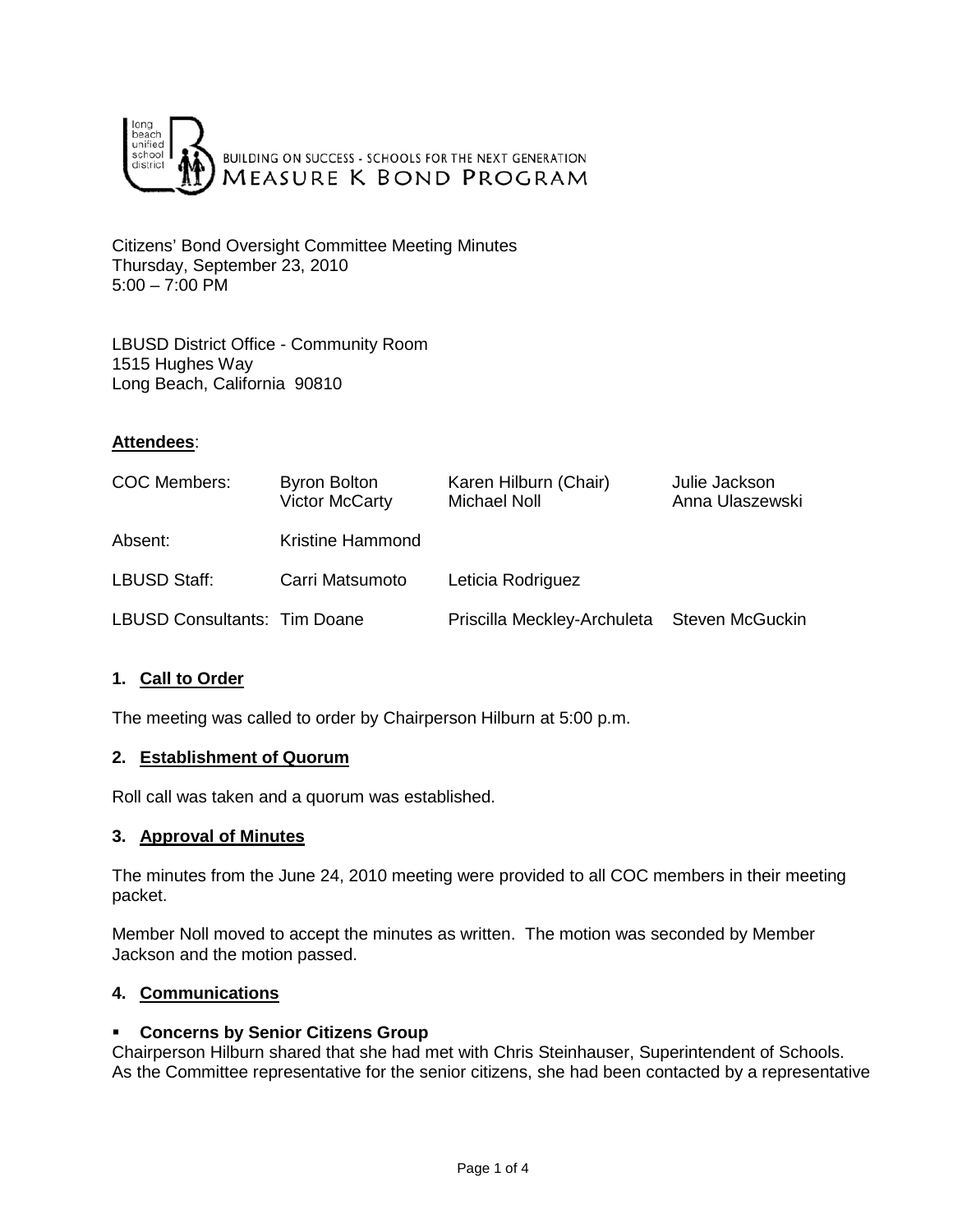of the condominium association. Some of the seniors still have questions related to the old debt, the opt-out clause and the percentage of funding for the administrative costs.

Superintendent Steinhauser suggested that maybe someone from Carri's office could create a flyer with answers to the most frequently questions.

Carri stated that two "Frequently Asked" fact sheets had been created last year and are available online, but that she would work on an update. This would be timely and part of the information could be reiterated. She will bring copies to the Committee for their distribution as well.

Member Jackson inquired if there was a phone number available that the public could call for information. Carri replied that they can call the Public Information Office or the Facilities Branch.

Brown Act

Chairperson Hilburn stated that the other item that comes up frequently is related to the Brown Act.

Ms. Matsumoto replied that two members can in fact have conversations. The concern is when it becomes serial conversations regarding similar topics. She suggests practicing caution with the conversations taking place among committee members.

## **5. Public Comment**

None.

## **6. Staff Reports**

### **2009-2010 Measure K Performance Audit Draft Report**

Ms. Matsumoto shared that Christy White and her team have been doing work on the performance audit.

Ms. White stated that the performance audit was completed in August and they are in the process of putting together the report. The financial audit will begin on October 4, as the district recently closed the books for this fiscal year. Both reports will be made available to the Committee.

The work was quite extensive, as they interviewed district staff as well as consultants, to better understand how the program was put together. They also did an extensive expenditure sample of approximately \$6 million. They looked at procurement of bids and contracts, expenditure controls, and reviewed the reports provided to the Committee. Inquiries into fraud were made and followedup on. They also visited the Middle School #1.

Member McCarty asked if the Committee will get the recommendations. Ms. White replied that they would and that James Holly will be attending the December meeting to present the report and answer any questions.

Member Jackson inquired how long it will take for the financial audit. Ms. White replied that the draft will be completed in November and the final report in December.

Ms. Matsumoto shared that the report is released to the Board and the Committee at the same time.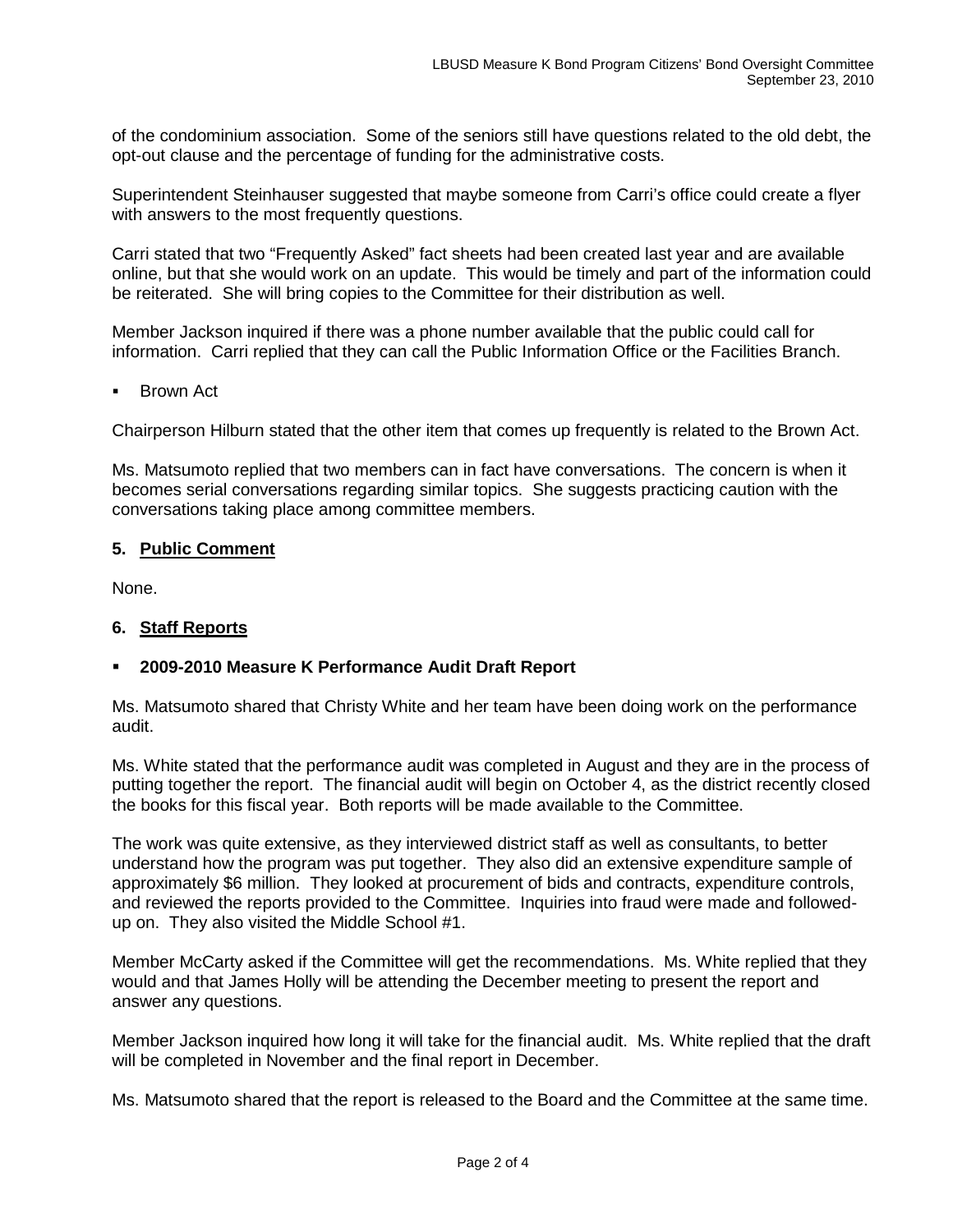# **Measure K Bond Program Update**

## GTE SITE

Ms. Matsumoto explained that the material provided in their packets follows the format presented to the Board at the recent workshop.

She gave an update on the construction for the new middle school (GTE site). Although some progress has being made, issues related to the design have caused some delays. District staff is working collaboratively with the State Architect to allow for technology standards. This is a very unique, complex and challenging project.

Member Jackson inquired how the schools are named. Carri replied that a committee will be formed and they submit their recommendation to the Board, who has the final word.

Member Noll shared that the Signal Hill City Council had passed a resolution to name the school after Jessie Elwin Nelson, who was the first mayor of the city.

## ECATS

Ms. Matsumoto shared that they are behind schedule because it's taken longer than anticipated to salvage the materials, but they have set a target date of September 13. We haven't received notification from the State yet regarding the matching funds but it is very likely that the Health/Medical and the Engineering designs will get funded.

#### AB300

Ms. Meckley-Archuleta clarified the priorities that have been set for the AB300 projects.

### **Quarterly Financial Update**

Mr. Doane shared that he had added the project budgets and the summary of recap columns to help make the report more complete. This change in format will also be used for the Master Program Budget.

Member Hilburn inquired if the program expenses appeared to be within the normal percentage. She also inquired how the old debt from Measure A was acquired and if it had been paid off. Carri replied that it was and that it will be reflected in the reports. She is not aware of any more outstanding debt but will bring it to the member's attention if it does arise.

Member Ulaszewski inquired where the loss in revenue came from? Mr. Doane responded that it is due to contingencies and it comes out of the program level reserve, which actually dropped from 3% to 2%.

Member McCarty asked about the projected interest earnings. And how does the funding work to retire debt? Carri replied that she wasn't sure and that maybe he should call Kim Stallings.

### **7. Old Business**

### **Tour of New 6-8 Middle School #1 (GTE Site)**